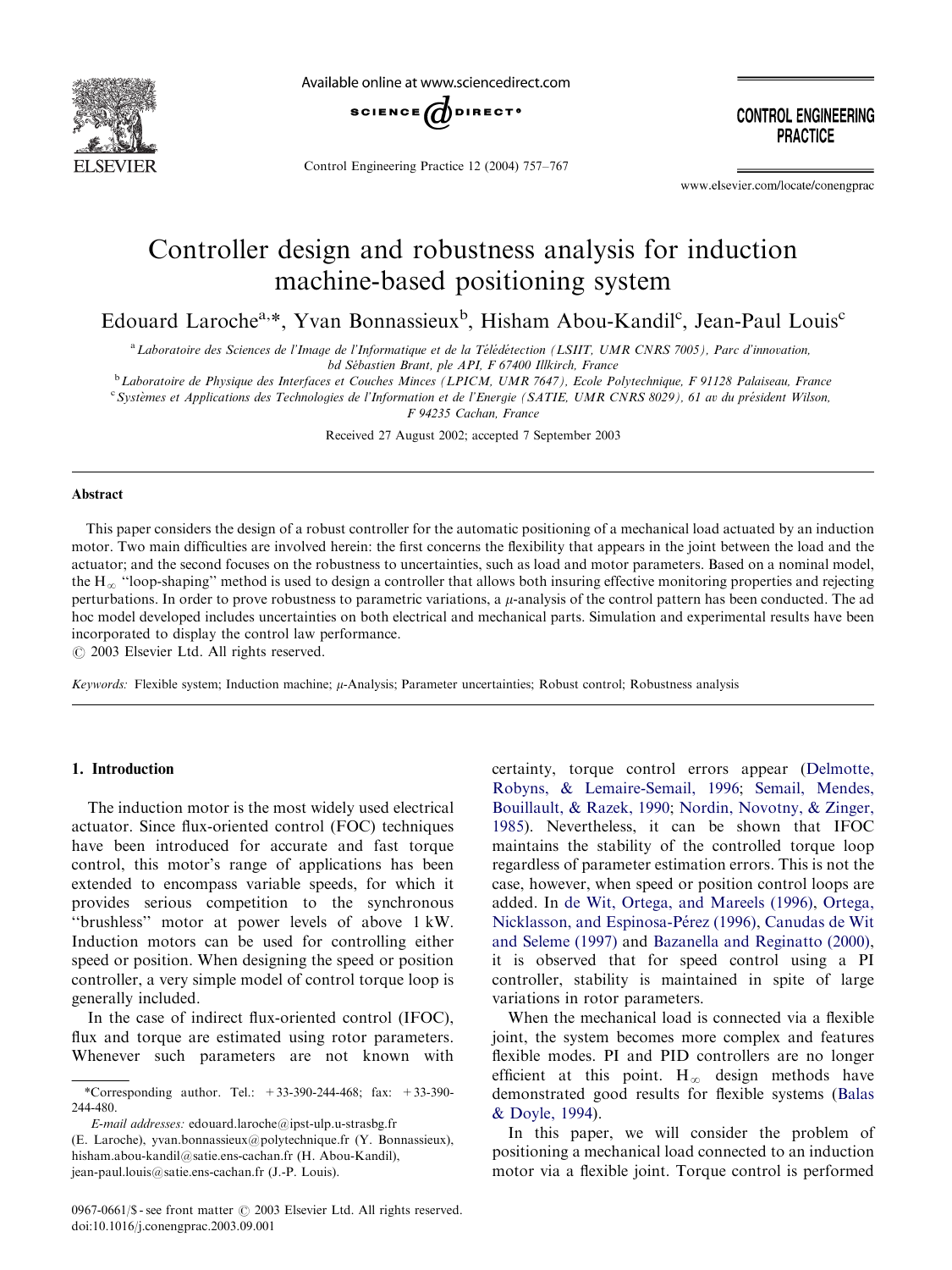using IFOC and our goal is to design a position controller that is robust with respect to mechanical and electrical parametric uncertainties. This study has been motivated for practical reasons, as many industrial systems may include induction machines and flexibility. The controller has been designed according to the H<sub> $\infty$ </sub> loop-shaping method; the robustness analysis is conducted using the  $\mu$ -analysis. This paper is structured as follows: in Section 2, the positioning system is described and the model of the plant with IFOC is developed. Section 3 explains the controller design method; simulation and experimental results are also given. The  $\mu$ -analysis-based robustness analysis is then presented in Section 4. Section 5 provides the paper's concluding remarks.

#### 2. Description of the positioning system

### 2.1. The electromechanical plant

A diagram of the experimental set-up is given in Fig. 1.A2:2 kW induction machine is fed by an inverter which is controlled by a digital signal processor (DSP Motorola 96000 with floating point) with a sampling frequency of 8 kHz. Two stator currents  $i_a$  and  $i_b$  and motor angular position  $\theta_1$  are measured in order to control motor torque by applying the IFOC algorithm.

The mechanical load is a pure inertial load and has been connected to the motor via a flexible joint. Load inertia is assumed to vary over a broad range, from 10% to 100% of its rated value. The flexible joint is assumed to exhibit a linear torque/angle characteristic with  $\pm 10\%$  uncertainties on the elasticity modulus. The load angle  $\theta_2$  is measured.

In the model of the mechanical part, the actuator (of inertia  $J_1$  and position  $\theta_1$ ) is submitted to viscous friction torque  $f_1 \dot{\theta}_1$  and motor torque T; the load (of inertia  $J_2$  and position  $\theta_2$ ) is submitted to viscous friction torque  $f_2 \theta_2$ . The torque provided by the actuator with stiffness ratio  $K = 1/\kappa$  to the load is  $K(\theta_1 - \theta_2)$ .



Fig. 1. Scheme of the experimental set-up.

The mechanical equations from Dynamics are

$$
J_1 \ddot{\theta}_1 = T - f_1 \dot{\theta}_1 - K(\theta_1 - \theta_2), J_2 \ddot{\theta}_2 = -f_2 \dot{\theta}_2 + K(\theta_1 - \theta_2).
$$
 (1)

Transfer function  $H(s)$  from T to  $\theta_2$  is ("s" being the complex variable associated with Laplace transform)

$$
H(s) = \frac{\theta_2(s)}{T(s)} = \frac{1}{as^4 + bs^3 + cs^2 + ds}
$$
 (2)

with

$$
a = \kappa J_1 J_2, \quad b = \kappa (J_1 f_2 + J_2 f_1),
$$
  
\n
$$
c = J_1 + J_2 + \kappa f_1 f_2, \quad d = f_1 + f_2.
$$
 (3)

Physical parameters have been estimated by frequency least-squares method [\(Johansson, 1993](#page--1-0)) for the system with full load and tuned IFOC. For a sinusoidal input  $T(j\omega_k)$ , angular speed  $\dot{\theta}_2(j\omega_k)$  is measured. Structural parameters  $a, b, c$  and  $d$  are computed in order to minimize the following criterion corresponding to the input error

$$
J = \sum_{k} ||T(j\omega_{k}) - ((j\omega_{k})^{3}a + (j\omega_{k})^{2}b + j\omega_{k}c + d)
$$
  
 
$$
\times \hat{\theta}_{2}(j\omega_{k})||^{2}.
$$
 (4)

Since the inverse model is linear. The parameters verify the following system of equations:

$$
\begin{bmatrix}\n(\mathbf{j}\omega_1)^3 \dot{\theta}_2(\mathbf{j}\omega_1) & (\mathbf{j}\omega_1)^2 \dot{\theta}_2(\mathbf{j}\omega_1) & \mathbf{j}\omega_1 \dot{\theta}_2(\mathbf{j}\omega_1) & \dot{\theta}_2(\mathbf{j}\omega_1) \\
\vdots & \vdots & \vdots & \vdots \\
(\mathbf{j}\omega_n)^3 \dot{\theta}_2(\mathbf{j}\omega_n) & (\mathbf{j}\omega_n)^2 \dot{\theta}_2(\mathbf{j}\omega_n) & \mathbf{j}\omega_n \dot{\theta}_2(\mathbf{j}\omega_n) & \dot{\theta}_2(\mathbf{j}\omega_n)\n\end{bmatrix}
$$
\n
$$
\times \begin{bmatrix}\na \\
b \\
c \\
d\n\end{bmatrix} = \begin{bmatrix}\nT(\mathbf{j}\omega_1) \\
\vdots \\
T(\mathbf{j}\omega_n)\n\end{bmatrix}.
$$
\n(5)

Eq. (5) can be rewritten as  $M[a\; b\; c\; d]^T = B$  and the solution minimizing (4) is [a b c d]<sup>T</sup> =  $(M<sup>T</sup>M)<sup>-1</sup>M<sup>T</sup>B$ . Since five physical parameters are to be identified from four structural parameters, one degree of freedom must be arbitrarily assigned. We have elected to set  $f_1 = f_2$ , corresponding to a balanced distribution of friction. In [Fig. 2,](#page--1-0) the transfer functions are shown with the identified physical parameters and measurements. It can be noted that the model and measurements match one another closely.

#### 2.2. Indirect flux-oriented torque control

Introduced by [Blaschke \(1972\)](#page--1-0), IFOC is now a classical strategy for controlling flux and torque in induction machines and has led to many industrial developments. In this subsection, we briefly recall the IFOC equations; further details can be found in the literature on the subject ([Caron & Hautier, 1995](#page--1-0); [Leonard, 1996](#page--1-0); [Vas, 1990](#page--1-0)).